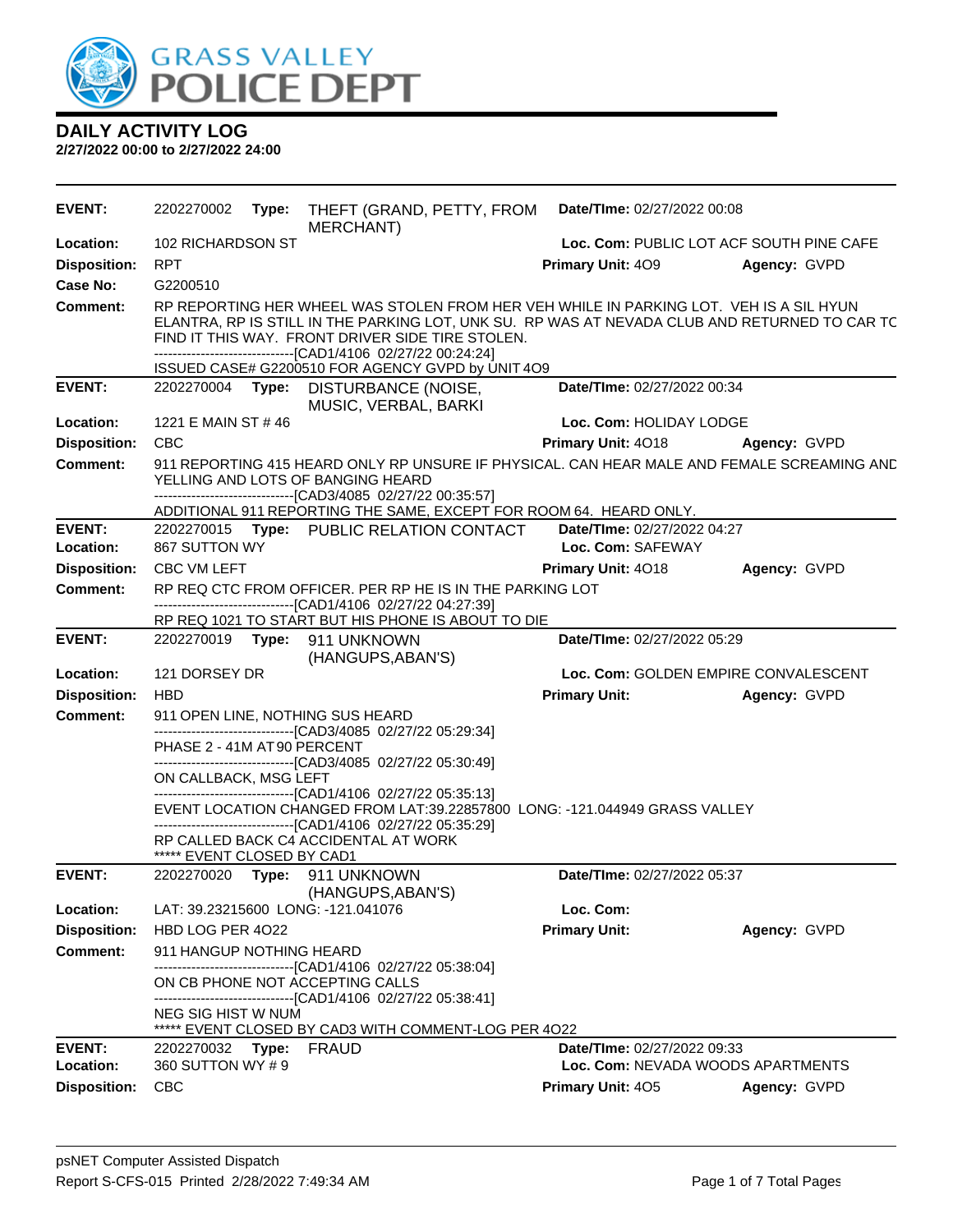

**2/27/2022 00:00 to 2/27/2022 24:00**

| Comment:            |                                                                                                                                                                                        |       | REQG 1021 REGARDING XFINITY SCAM                                                                                                                                      |                                    |              |  |
|---------------------|----------------------------------------------------------------------------------------------------------------------------------------------------------------------------------------|-------|-----------------------------------------------------------------------------------------------------------------------------------------------------------------------|------------------------------------|--------------|--|
|                     |                                                                                                                                                                                        |       | ------------------------[4O5/MDT 02/27/22 10:36]<br>PHONE SCAME WHERE RP SENT \$140 TO AN UNKNOWN SUSPECT. ADVISED TO CONTACT BANK AND CALL                           |                                    |              |  |
|                     |                                                                                                                                                                                        |       | ME BACK (OR ONLINE REPORT) IF HE NEEDS A REPORT FOR THEM.                                                                                                             |                                    |              |  |
| <b>EVENT:</b>       | 2202270049 Type:                                                                                                                                                                       |       | 911 UNKNOWN<br>(HANGUPS, ABAN'S)                                                                                                                                      | Date/TIme: 02/27/2022 10:39        |              |  |
| Location:           | SO AUBURN ST/EA MCKNIGHT WY                                                                                                                                                            |       |                                                                                                                                                                       | Loc. Com: CHEVRON                  |              |  |
| <b>Disposition:</b> | <b>HBD</b>                                                                                                                                                                             |       |                                                                                                                                                                       | <b>Primary Unit:</b>               | Agency: GVPD |  |
| <b>Comment:</b>     | 911 OPEN LINE, NOTHING HEARD                                                                                                                                                           |       |                                                                                                                                                                       |                                    |              |  |
|                     |                                                                                                                                                                                        |       | ------------------------------[CAD2/4116 02/27/22 10:40:22]<br>EVENT LOCATION CHANGED FROM LAT:39.20058600 LONG: -121.056772 GRASS VALLEY                             |                                    |              |  |
|                     |                                                                                                                                                                                        |       | -------------------------------[CAD2/4116 02/27/22 10:40:42]                                                                                                          |                                    |              |  |
|                     | ***** EVENT CLOSED BY CAD2                                                                                                                                                             |       | ON CALL BACK, ACCIDENTAL WHILE RP WAS PUTTING PHONE IN HOLDER, C4                                                                                                     |                                    |              |  |
| <b>EVENT:</b>       |                                                                                                                                                                                        |       | 2202270054 Type: VANDALISM                                                                                                                                            | Date/TIme: 02/27/2022 11:12        |              |  |
| Location:           | 115 EA BERRYHILL DR # 6                                                                                                                                                                |       |                                                                                                                                                                       | Loc. Com: VALLEY VIEW APARTMENTS   |              |  |
| <b>Disposition:</b> | PEN MESSAGE LEFT                                                                                                                                                                       |       |                                                                                                                                                                       | <b>Primary Unit: 405</b>           | Agency: GVPD |  |
| Comment:            |                                                                                                                                                                                        |       | RP RPTG HER CAR WINDOW WAS SHATTERED, OCCURED THIS MORNING, REQG 1021                                                                                                 |                                    |              |  |
| <b>EVENT:</b>       | 2202270055                                                                                                                                                                             | Type: | DISTURBANCE (NOISE,<br>MUSIC, VERBAL, BARKI                                                                                                                           | Date/TIme: 02/27/2022 11:16        |              |  |
| Location:           | 127 HIGHLANDS CT                                                                                                                                                                       |       |                                                                                                                                                                       | Loc. Com:                          |              |  |
| <b>Disposition:</b> | <b>CBC</b>                                                                                                                                                                             |       |                                                                                                                                                                       | <b>Primary Unit: 405</b>           | Agency: GVPD |  |
| <b>Comment:</b>     | <b>ISSUE.</b>                                                                                                                                                                          |       | RP RPTNG NEIGHBOR YELLING AT RP WHEN SHE WALKS BY, JUST OCC'D BUT IT HAS BEEN AN ONGOING                                                                              |                                    |              |  |
|                     |                                                                                                                                                                                        |       | -------------------------------[CAD2/4116 02/27/22 11:17:36]                                                                                                          |                                    |              |  |
|                     | RP OUTSIDE WALKING HER DOG, REQ PERSONAL CTC.<br>-------------------------------[4O5/MDT 02/27/22 11:57]                                                                               |       |                                                                                                                                                                       |                                    |              |  |
|                     | RP STATES SHE IS BEING HARASSED FOR NO PARTICULAR REASON BY SU. SU STATES RP"S DOG HAS<br>JUMPED HER 2" FENCE ON MULTIPLE OCCASSIONS AND BIT HER AND HER DOGS. RP CLAIMS THIS IS FALSE |       |                                                                                                                                                                       |                                    |              |  |
|                     |                                                                                                                                                                                        |       | SU HAS NOT VIOLATED 422 PC. CBC, INFO TO AC.                                                                                                                          |                                    |              |  |
| <b>EVENT:</b>       | 2202270060                                                                                                                                                                             |       | Type: ANIMALS (ABUSE, LOOSE,<br>FOUND, INJURED)                                                                                                                       | Date/TIme: 02/27/2022 11:29        |              |  |
| Location:           | 226 E MAIN ST                                                                                                                                                                          |       |                                                                                                                                                                       | Loc. Com: MARIAS 530 274 2040      |              |  |
| <b>Disposition:</b> | CBC DOG IS C4                                                                                                                                                                          |       |                                                                                                                                                                       | Primary Unit: 4015 Agency: GVPD    |              |  |
| <b>Comment:</b>     |                                                                                                                                                                                        |       | RP RPTNG LIGHT DOG IN HOT CAR, GRY SUV LP 8ZGX272, RP STATES BEEN THERE AT LEAST 30 MINS, RP<br>STATES DOG DOES NOT APPEAR TO BE IN DISTRESS.                         |                                    |              |  |
| <b>EVENT:</b>       | 2202270064                                                                                                                                                                             | Type: | <b>RESTRAINING ORDERS (TRO,</b><br>OAH, CUSTODY, C                                                                                                                    | Date/TIme: 02/27/2022 12:05        |              |  |
| Location:           | 543 BUTLER ST                                                                                                                                                                          |       |                                                                                                                                                                       | Loc. Com:                          |              |  |
| <b>Disposition:</b> | <b>CBC</b>                                                                                                                                                                             |       |                                                                                                                                                                       | Primary Unit: 4015                 | Agency: GVPD |  |
| <b>Comment:</b>     |                                                                                                                                                                                        |       | RP STATES THAT A WELFARE CHECK WAS CALLED IN FOR HER LAST NIGHT. RP STATES THE SUBJ THAT<br>CALLED IT IN IS SOMEONE SHE HAS A RESTRAINING ORDER AGAINST. RP REQ 10-21 |                                    |              |  |
| <b>EVENT:</b>       | 2202270076                                                                                                                                                                             |       | <b>Type:</b> 911 UNKNOWN                                                                                                                                              | Date/TIme: 02/27/2022 13:00        |              |  |
| Location:           | 2054 NEVADA CITY HIGHWAY                                                                                                                                                               |       | (HANGUPS, ABAN'S)                                                                                                                                                     | Loc. Com: SAVE MART                |              |  |
| <b>Disposition:</b> | HBD LOG PER 4015                                                                                                                                                                       |       |                                                                                                                                                                       | <b>Primary Unit:</b>               | Agency: GVPD |  |
| <b>Comment:</b>     | 911 ABAN                                                                                                                                                                               |       |                                                                                                                                                                       |                                    |              |  |
|                     |                                                                                                                                                                                        |       | ---------------[CAD1/4011 02/27/22 13:01:17]                                                                                                                          |                                    |              |  |
|                     | PHONE TREE ON CALL BACK                                                                                                                                                                |       |                                                                                                                                                                       |                                    |              |  |
| <b>EVENT:</b>       | 2202270079                                                                                                                                                                             |       | EVENT CLOSED BY CAD2 WITH COMMENT-LOG PER 4015<br><b>SUSPICIOUS CIRCUMSTANCE</b>                                                                                      | <b>Date/Time: 02/27/2022 13:15</b> |              |  |
|                     |                                                                                                                                                                                        |       |                                                                                                                                                                       |                                    |              |  |
|                     |                                                                                                                                                                                        | Type: | (VEHICLE, PERSON                                                                                                                                                      |                                    |              |  |

psNET Computer Assisted Dispatch Report S-CFS-015 Printed 2/28/2022 7:49:34 AM Page 2 of 7 Total Pages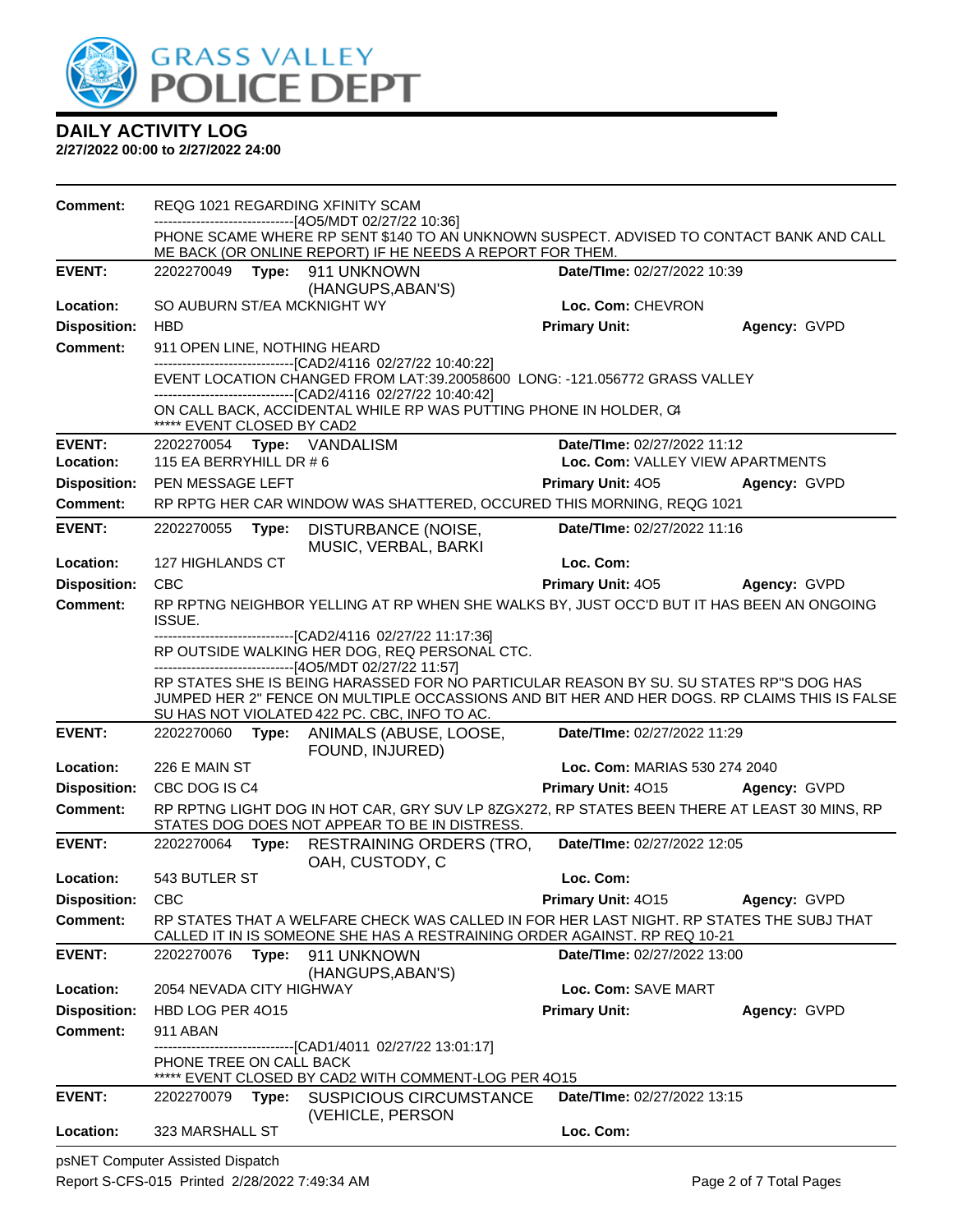

| <b>Disposition:</b>        | <b>CBC</b>                                                                                                                                                                                      |                                                                                                                                                                                       | Primary Unit: 4023                                      | Agency: GVPD |
|----------------------------|-------------------------------------------------------------------------------------------------------------------------------------------------------------------------------------------------|---------------------------------------------------------------------------------------------------------------------------------------------------------------------------------------|---------------------------------------------------------|--------------|
| <b>Comment:</b>            | PERSONAL RSP                                                                                                                                                                                    | RP RPTG SOMEONE MOVED HER PATIO FURNITURE AROUND AT APPROX 0400HRS THIS MORNING, REQG                                                                                                 |                                                         |              |
| <b>EVENT:</b>              | 2202270080<br>Type:                                                                                                                                                                             | DISTURBANCE (NOISE,<br>MUSIC, VERBAL, BARKI                                                                                                                                           | Date/TIme: 02/27/2022 13:39                             |              |
| Location:                  | DALTON ST/SO CHURCH ST                                                                                                                                                                          |                                                                                                                                                                                       | Loc. Com:                                               |              |
| <b>Disposition:</b>        | <b>GOA</b>                                                                                                                                                                                      |                                                                                                                                                                                       | Primary Unit: 4D16                                      | Agency: GVPD |
| <b>Comment:</b>            |                                                                                                                                                                                                 | 911 RPTG YOUNG SKATEBOARDING THUGS ARE HASSLING THEM, RP TRIED TO WALK AWAY TWRDS<br>PLEASANT AND THEY ARE FOLLOWING THE RP<br>-------------------------[CAD3/3980_02/27/22 13:39:44] |                                                         |              |
|                            |                                                                                                                                                                                                 | NEG WEAPONS SEEN, APPROX 4 MALE JUVENILES FOLLOWING THEM                                                                                                                              |                                                         |              |
| <b>EVENT:</b>              | 2202270082 Type:                                                                                                                                                                                | SUSPICIOUS CIRCUMSTANCE<br>(VEHICLE, PERSON                                                                                                                                           | Date/TIme: 02/27/2022 13:41                             |              |
| Location:                  | <b>HUGHES RD</b>                                                                                                                                                                                |                                                                                                                                                                                       | Loc. Com:                                               |              |
| <b>Disposition:</b>        | CBC EXT PATROL REQ                                                                                                                                                                              |                                                                                                                                                                                       | Primary Unit: 4015                                      | Agency: GVPD |
| Comment:                   | ON HUGHES RD.                                                                                                                                                                                   | REQG PERSONAL CTC AT 212 ROCKWOOD DR REF SUBJS THAT KEEP GOING THROUGH THE TOWNHOMES                                                                                                  |                                                         |              |
| <b>EVENT:</b><br>Location: | 2202270089<br>2094 NEVADA CITY HY                                                                                                                                                               | Type: TRESPASS                                                                                                                                                                        | Date/TIme: 02/27/2022 14:07<br>Loc. Com: DUTCH BROTHERS |              |
| <b>Disposition:</b>        | <b>CBC</b>                                                                                                                                                                                      |                                                                                                                                                                                       | Primary Unit: 4023                                      | Agency: GVPD |
| Comment:                   |                                                                                                                                                                                                 | RP RPTG TRANSIENT MALE WAS PASSED OUT IN THE PARKING SPACES. FIREFIGHTERS ARE CURRENTLY                                                                                               |                                                         |              |
|                            |                                                                                                                                                                                                 | TALKING TO THE SUBJ. RP REQG OFFICER ASK THE SUBJ TO MOVE ALONG AS HE IS A HABITUAL ISSUE                                                                                             |                                                         |              |
|                            |                                                                                                                                                                                                 | CURLY BROWN/GRY HAIR BRIGHT NAVY BLU WINDBREAKER, FADED GRY JEANS, BLK SHOES OR SOCKS                                                                                                 |                                                         |              |
| <b>EVENT:</b>              | 2202270091<br>Type:                                                                                                                                                                             | 911 UNKNOWN<br>(HANGUPS, ABAN'S)                                                                                                                                                      | Date/TIme: 02/27/2022 14:13                             |              |
| Location:                  | 988 PLAZA DR                                                                                                                                                                                    |                                                                                                                                                                                       | Loc. Com: MARGARITAS RESTAURANT                         |              |
| <b>Disposition:</b>        | <b>HBD</b>                                                                                                                                                                                      |                                                                                                                                                                                       | <b>Primary Unit:</b>                                    | Agency: GVPD |
| <b>Comment:</b>            | 911 HANG UP                                                                                                                                                                                     | -------------------------------[CAD3/3980 02/27/22 14:13:45]                                                                                                                          |                                                         |              |
|                            | ON CB MSG LEFT                                                                                                                                                                                  |                                                                                                                                                                                       |                                                         |              |
|                            | --------------------------------[CAD1/4011 02/27/22 14:14:28]<br>EVENT LOCATION CHANGED FROM LAT:39.23408200 LONG: -121.039311 GRASS VALLEY<br>-------------------[CAD1/4011_02/27/22_14:14:38] |                                                                                                                                                                                       |                                                         |              |
|                            | RP CALLED BACK, C4 ACCIDENTAL                                                                                                                                                                   |                                                                                                                                                                                       |                                                         |              |
|                            | ***** EVENT CLOSED BY CAD1                                                                                                                                                                      |                                                                                                                                                                                       |                                                         |              |
| <b>EVENT:</b>              | 2202270094                                                                                                                                                                                      | Type: DISTURBANCE (NOISE,<br>MUSIC, VERBAL, BARKI                                                                                                                                     | Date/TIme: 02/27/2022 14:21                             |              |
| Location:                  | 972 SUTTON WY                                                                                                                                                                                   |                                                                                                                                                                                       | Loc. Com: BEST WESTERN 530 273 1393                     |              |
| <b>Disposition:</b>        | <b>CBC</b>                                                                                                                                                                                      |                                                                                                                                                                                       | Primary Unit: 405                                       | Agency: GVPD |
| <b>Comment:</b>            | 911 ABAN                                                                                                                                                                                        | -------------------------------[CAD1/4011 02/27/22 14:22:08]                                                                                                                          |                                                         |              |
|                            |                                                                                                                                                                                                 | GUEST IN ROOM 134 REFUSING TO CHECK OUT<br>------------------------------[CAD1/4011_02/27/22 14:22:21]                                                                                |                                                         |              |
|                            | EVENT CALL TYPE CHANGED FROM 911                                                                                                                                                                |                                                                                                                                                                                       |                                                         |              |
|                            |                                                                                                                                                                                                 | -------------------------------[CAD1/4011 02/27/22 14:23:05]<br>ALSO BEING RUDE TO FRONT DESK WHEN THEY ASK HIM TO LEAVE                                                              |                                                         |              |
|                            |                                                                                                                                                                                                 | -------------------------------[CAD3/3980 02/27/22 15:15:37]                                                                                                                          |                                                         |              |
|                            |                                                                                                                                                                                                 | PER 4023/ SUBJ AGREED TO LET HH STAFF HOLD ON TO VEH KEYS TILL TOMORROW                                                                                                               |                                                         |              |
| <b>EVENT:</b>              | 2202270105<br>Type:                                                                                                                                                                             | CITIZEN ASSIST (CIVIL                                                                                                                                                                 | Date/TIme: 02/27/2022 15:16                             |              |
| Location:                  | 1145 SUTTON WY                                                                                                                                                                                  | STANDBY'S, LOCKOUT                                                                                                                                                                    | Loc. Com: GOODWILL                                      |              |
|                            |                                                                                                                                                                                                 |                                                                                                                                                                                       |                                                         |              |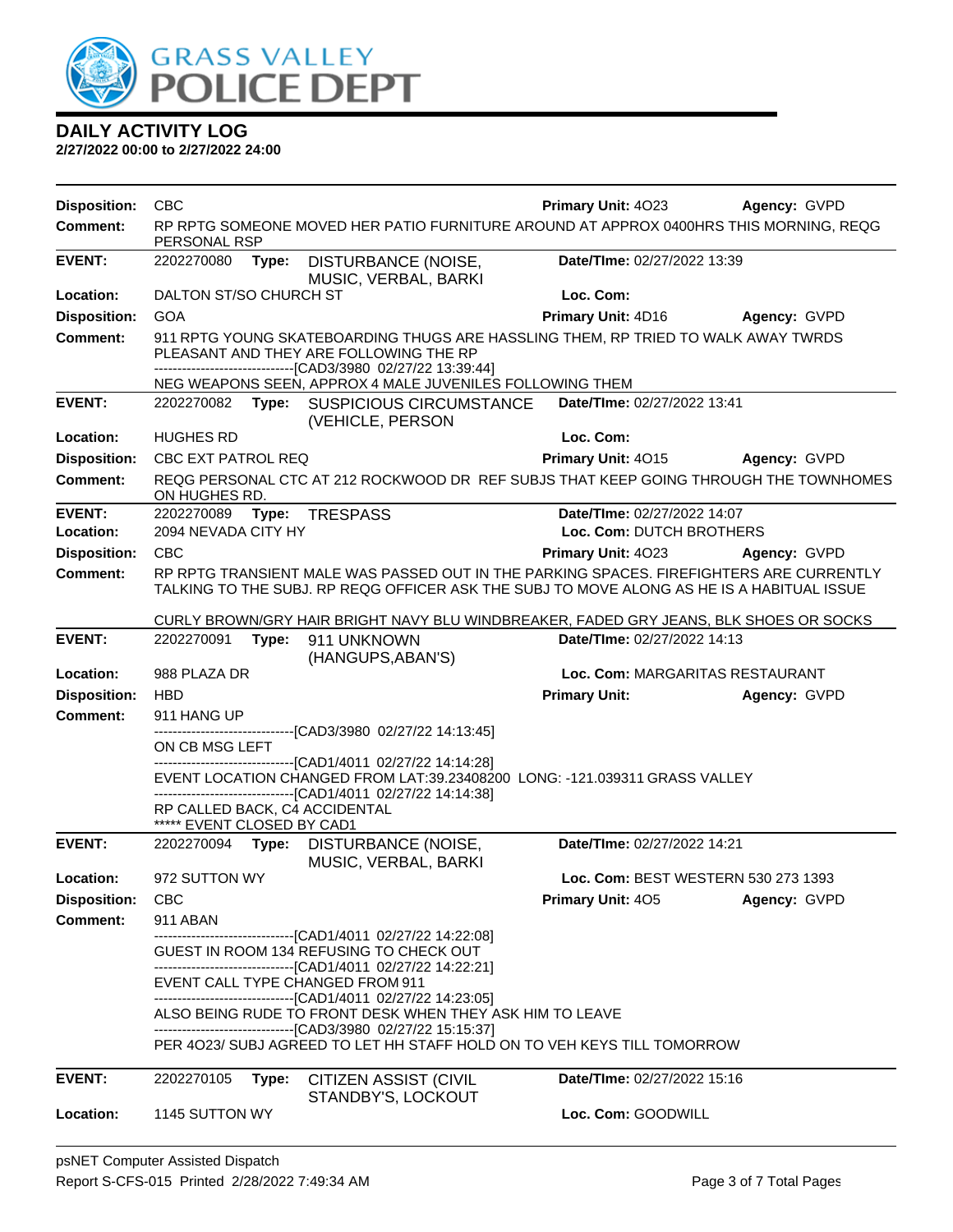

| <b>Disposition:</b> | <b>CBC</b>                                                                                                                                                    |                                                                                                 | Primary Unit: 4023                       | Agency: GVPD |  |
|---------------------|---------------------------------------------------------------------------------------------------------------------------------------------------------------|-------------------------------------------------------------------------------------------------|------------------------------------------|--------------|--|
| <b>Comment:</b>     | <b>FLAG DOWN</b>                                                                                                                                              |                                                                                                 |                                          |              |  |
|                     |                                                                                                                                                               | --------------------------[CAD3/3980_02/27/22 15:16:47]<br>EVENT LOCATION CHANGED FROM GOODWILL |                                          |              |  |
| <b>EVENT:</b>       | 2202270112 Type:                                                                                                                                              | <b>CITIZEN ASSIST (CIVIL</b><br>STANDBY'S, LOCKOUT                                              | Date/TIme: 02/27/2022 16:02              |              |  |
| Location:           | 1262 SUTTON WY                                                                                                                                                |                                                                                                 | Loc. Com: HOSPITALITY HOUSE 530 271 7144 |              |  |
| <b>Disposition:</b> | <b>CBC</b>                                                                                                                                                    |                                                                                                 | Primary Unit: 4015                       | Agency: GVPD |  |
| <b>Comment:</b>     | <b>CLEARANCE X3</b>                                                                                                                                           |                                                                                                 |                                          |              |  |
| <b>EVENT:</b>       | Date/TIme: 02/27/2022 16:14<br>2202270115<br>DISTURBANCE (NOISE,<br>Type:<br>MUSIC, VERBAL, BARKI                                                             |                                                                                                 |                                          |              |  |
| Location:           | 119 NEAL ST                                                                                                                                                   |                                                                                                 | Loc. Com: WILDBIRDS UNLIMITED            |              |  |
| <b>Disposition:</b> | <b>GOA</b>                                                                                                                                                    |                                                                                                 | Primary Unit: 4023                       | Agency: GVPD |  |
| <b>Comment:</b>     |                                                                                                                                                               | RP RPTG GROUP OF JUVS OUTSIDE SKATEBOARDING AGAIN. SAME GROUP AS ALWAYS.                        |                                          |              |  |
|                     | <b>VOICED</b>                                                                                                                                                 | ----------------------[CAD2/4116 02/27/22 16:15:29]                                             |                                          |              |  |
|                     |                                                                                                                                                               | ----------------[CAD2/4116_02/27/22_16:21:00]                                                   |                                          |              |  |
|                     | PER 4D16, PEND                                                                                                                                                |                                                                                                 |                                          |              |  |
| <b>EVENT:</b>       | 2202270116<br>Type:                                                                                                                                           | DISTURBANCE (NOISE,<br>MUSIC, VERBAL, BARKI                                                     | Date/TIme: 02/27/2022 16:16              |              |  |
| Location:           | 368 SUTTON WY #1                                                                                                                                              |                                                                                                 | Loc. Com:                                |              |  |
| <b>Disposition:</b> | HBD BEAT INFO, LOG PER 4D15                                                                                                                                   |                                                                                                 | <b>Primary Unit:</b>                     | Agency: GVPD |  |
| <b>Comment:</b>     | 911 SON HAVING A MELT DOWN, DANGER TO HIMSELF AND OTHERS.                                                                                                     |                                                                                                 |                                          |              |  |
|                     | -------------------------------[CAD1/4011 02/27/22 16:17:01]<br><b>NO WEAPONS</b>                                                                             |                                                                                                 |                                          |              |  |
|                     | -------------------------------[CAD1/4011 02/27/22 16:17:20]<br>AUTISTIC, NEG DRUGS OR ALC<br>***** EVENT CLOSED BY CAD2 WITH COMMENT-BEAT INFO, LOG PER 4D15 |                                                                                                 |                                          |              |  |
|                     |                                                                                                                                                               | -------------------------------[CAD1/4011 02/27/22 16:18:01]                                    |                                          |              |  |
|                     | RE-OPENED AS EVENT GVPD 2202270117                                                                                                                            |                                                                                                 |                                          |              |  |
| <b>EVENT:</b>       | 2202270117<br>Type:                                                                                                                                           | DISTURBANCE (NOISE,<br>MUSIC, VERBAL, BARKI                                                     | Date/TIme: 02/27/2022 16:18              |              |  |
| Location:           | 368 SUTTON WY #1                                                                                                                                              |                                                                                                 | Loc. Com:                                |              |  |
| <b>Disposition:</b> | <b>CBC</b>                                                                                                                                                    |                                                                                                 | Primary Unit: 405                        | Agency: GVPD |  |
| <b>Comment:</b>     | ***** RE-OPENED EVENT GVPD 2202270116                                                                                                                         |                                                                                                 |                                          |              |  |
|                     | (opened 02/27/2022 16:16:42, , closed as HBD)<br>[comments event 2202270116]                                                                                  |                                                                                                 |                                          |              |  |
|                     |                                                                                                                                                               | 911 SON HAVING A MELT DOWN, DANGER TO HIMSELF AND OTHERS.                                       |                                          |              |  |
|                     | NO WEAPONS                                                                                                                                                    | -----------------------------[CAD1/4011_02/27/22 16:17:01]                                      |                                          |              |  |
|                     | AUTISTIC, NEG DRUGS OR ALC                                                                                                                                    | -------------------------------[CAD1/4011 02/27/22 16:17:20]                                    |                                          |              |  |
|                     | -------------------------------[CAD1/4011 02/27/22 16:18:28]                                                                                                  |                                                                                                 |                                          |              |  |
|                     | NO CURRENT INJURIES HOWEVER RP STATED GVPD NEEDS TO GET THERE QUICKLY OR HE WILL END UP<br><b>GETTING HURT</b>                                                |                                                                                                 |                                          |              |  |
|                     |                                                                                                                                                               | ------------------------------[CAD3/3980 02/27/22 16:19:18]                                     |                                          |              |  |
|                     | 1039 MED TO STAGE                                                                                                                                             |                                                                                                 |                                          |              |  |
| <b>EVENT:</b>       | 2202270118<br>Type:                                                                                                                                           | ASSAULTS, BATTERY (415<br>PHYSICAL)                                                             | Date/TIme: 02/27/2022 16:20              |              |  |
| Location:           | <b>DORIS DR</b>                                                                                                                                               |                                                                                                 | Loc. Com:                                |              |  |
| <b>Disposition:</b> | CBC RP NOT ANSWERING                                                                                                                                          |                                                                                                 | Primary Unit: 4D16                       | Agency: GVPD |  |
| Case No:            | G2200514                                                                                                                                                      |                                                                                                 |                                          |              |  |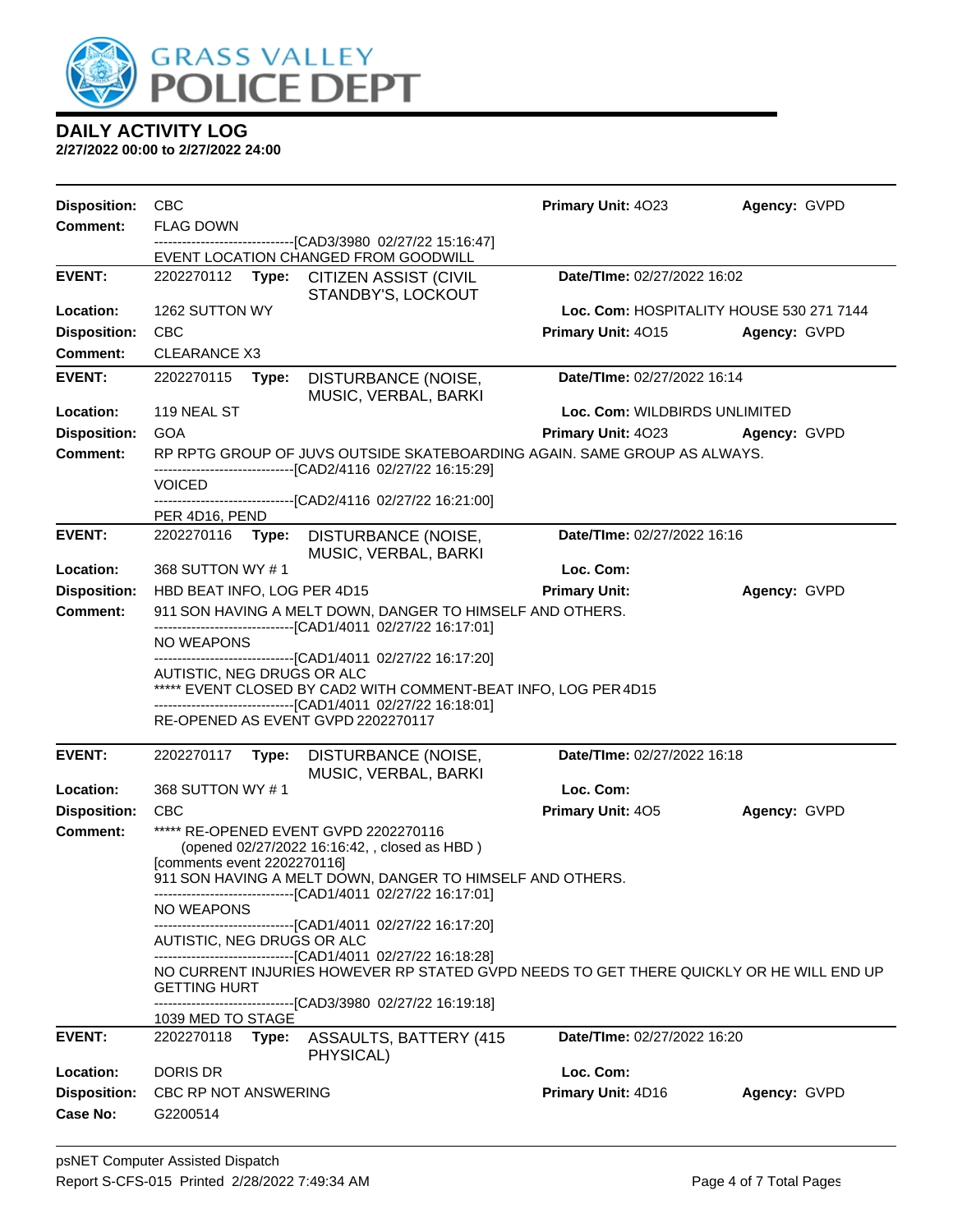

| <b>Comment:</b>                  | RPS BOYFRIEND ASSULTED HER WHEN SHE WAS GETTING HER ITEMS. REQG10-21 TO PRESS CHARGES                                                                                                                                   |                                          |                                                           |  |  |
|----------------------------------|-------------------------------------------------------------------------------------------------------------------------------------------------------------------------------------------------------------------------|------------------------------------------|-----------------------------------------------------------|--|--|
|                                  | NEG MEDICAL, PARTIES SEPARATED                                                                                                                                                                                          |                                          |                                                           |  |  |
|                                  | ------------------------------[4D16/MDT 02/27/22 17:45]<br>10-21 ATTEMPTED WITH RP. NO ANSWER. PENDING CALLBACK<br>---------------------------------[CAD1/4011 02/27/22 17:52:15]                                       |                                          |                                                           |  |  |
|                                  |                                                                                                                                                                                                                         |                                          |                                                           |  |  |
|                                  | ISSUED CASE# G2200514-G2200514 FOR GVPD by UNIT 4D16                                                                                                                                                                    |                                          |                                                           |  |  |
| <b>EVENT:</b>                    | Type: PROPERTY LOST OR FOUND<br>Date/TIme: 02/27/2022 17:42<br>2202270134                                                                                                                                               |                                          |                                                           |  |  |
| Location:<br><b>Disposition:</b> | 155 GLASSON WY<br>HBD ADVISED TO CHECK WITH PROP UNIT                                                                                                                                                                   | <b>Primary Unit:</b>                     | Loc. Com: SIERRA NEVADA MEMORIAL HOSPITAL<br>Agency: GVPD |  |  |
|                                  | <b>TOMORROW</b>                                                                                                                                                                                                         |                                          |                                                           |  |  |
| Comment:                         | RP RPTG LOST ID, REQG LOG ENTRY ONLY<br>***** EVENT CLOSED BY CAD3 WITH COMMENT-ADVISED TO CHECK WITH PROP UNIT TOMORROW                                                                                                |                                          |                                                           |  |  |
| <b>EVENT:</b>                    | 2202270136<br>Type: 911 UNKNOWN<br>(HANGUPS, ABAN'S)                                                                                                                                                                    | Date/TIme: 02/27/2022 17:57              |                                                           |  |  |
| Location:                        | 1010 LAUREL LN                                                                                                                                                                                                          | Loc. Com:                                |                                                           |  |  |
| <b>Disposition:</b>              | CBC LOG AND WILL 1021                                                                                                                                                                                                   | <b>Primary Unit: 4015</b>                | Agency: GVPD                                              |  |  |
| <b>Comment:</b>                  | 911 STATING HUSBAND IS STILL MISSING AND SHE HAS A BAD MEMORY AND CANT REMEMBER IF SHE<br>RPT'D HIM AS MISSING. RP WAS ADVISED THAT OFFICERS WERE UTL ON AREA CHECK. RP STILL DOES NOT<br>WANT A MUPS RPT AT THIS TIME. |                                          |                                                           |  |  |
| <b>EVENT:</b>                    | 2202270142 Type:<br>TRAFFIC (DUI, PARKING,<br>SPEED, HAZ                                                                                                                                                                | Date/TIme: 02/27/2022 18:38              |                                                           |  |  |
| Location:                        | 49/20 STATE/DORSEY DR                                                                                                                                                                                                   | Loc. Com: SB                             |                                                           |  |  |
| <b>Disposition:</b>              | <b>HBD</b>                                                                                                                                                                                                              | <b>Primary Unit:</b>                     | Agency: GVPD                                              |  |  |
| <b>Comment:</b>                  | 911 23152 DRIVER IN DRK BLU HYUN SEDAN, ALL OVER THE ROADWAY, TRF TO CHP.<br>***** EVENT CLOSED BY CAD1                                                                                                                 |                                          |                                                           |  |  |
| <b>EVENT:</b>                    | Date/TIme: 02/27/2022 19:03<br>2202270145 Type: RESTRAINING ORDERS (TRO,                                                                                                                                                |                                          |                                                           |  |  |
|                                  |                                                                                                                                                                                                                         |                                          |                                                           |  |  |
| Location:                        | OAH, CUSTODY, C<br>364 SUTTON WY #4                                                                                                                                                                                     | Loc. Com:                                |                                                           |  |  |
| <b>Disposition:</b>              | ARA                                                                                                                                                                                                                     | Primary Unit: 4024                       | Agency: GVPD                                              |  |  |
| Case No:                         | G2200515                                                                                                                                                                                                                |                                          |                                                           |  |  |
| <b>Comment:</b>                  | 911 CALLER REPORTS HER EX THAT IS RESTRAINED BROKE INTO HER CAR AND HAS BEEN BANGING ON<br>HER DOOR, HE DRIVES A GRN LIFTED TRUCK.                                                                                      |                                          |                                                           |  |  |
|                                  | -------------------------------[CAD1/3753 02/27/22 19:03:56]<br>RP WAS ADVISED BY THE NEIGHBOR OF THE VEH BRAK IN                                                                                                       |                                          |                                                           |  |  |
|                                  | -------------------------------[CAD1/3753 02/27/22 19:22:50]                                                                                                                                                            |                                          |                                                           |  |  |
|                                  | PER A NEIGHBOR SU IS CURRENTLY BANGING ON THE DOOR. LSW DK BAGGY SWEATS AND DK SWEATER<br>-------------------------------[CAD3/4051 02/27/22 19:48:11]                                                                  |                                          |                                                           |  |  |
|                                  | ISSUED CASE# G2200515 FOR AGENCY GVPD by UNIT 4O24                                                                                                                                                                      |                                          |                                                           |  |  |
|                                  | --------------------------------[CAD1/3753 02/27/22 20:19:07]<br>AR BOOKED WBCF ON 836 FOR 273A(B)PC, 243E1PC, 591.5PC, 211PC AND A FRESH CHARGE OF 11377HS. HE<br>WAS SERVED WITH AN EPO.                              |                                          |                                                           |  |  |
| <b>EVENT:</b><br>Location:       | 2202270154<br>Type: VEHICLE STOP<br>100 BLK IDAHO MARYLAND                                                                                                                                                              | Date/TIme: 02/27/2022 20:02<br>Loc. Com: |                                                           |  |  |
| <b>Disposition:</b>              | <b>WA</b>                                                                                                                                                                                                               | Primary Unit: 4D16                       | Agency: GVPD                                              |  |  |
| <b>Comment:</b>                  | License: 8STY179                                                                                                                                                                                                        |                                          |                                                           |  |  |
| <b>EVENT:</b>                    | 2202270158<br>VEH CITES, VIN, TOWS, DUI<br>Type:                                                                                                                                                                        | Date/TIme: 02/27/2022 20:46              |                                                           |  |  |
| Location:                        | 208 SUTTON WY                                                                                                                                                                                                           | Loc. Com:                                |                                                           |  |  |
| <b>Disposition:</b>              | <b>CBC</b>                                                                                                                                                                                                              | Primary Unit: 4022                       | Agency: GVPD                                              |  |  |
| <b>Comment:</b>                  | O/W DISABLED VEH<br>----------------------------------[CAD3/4051_02/27/22_20:46:34]<br>EVENT LOCATION CHANGED FROM 208 SUTTON                                                                                           |                                          |                                                           |  |  |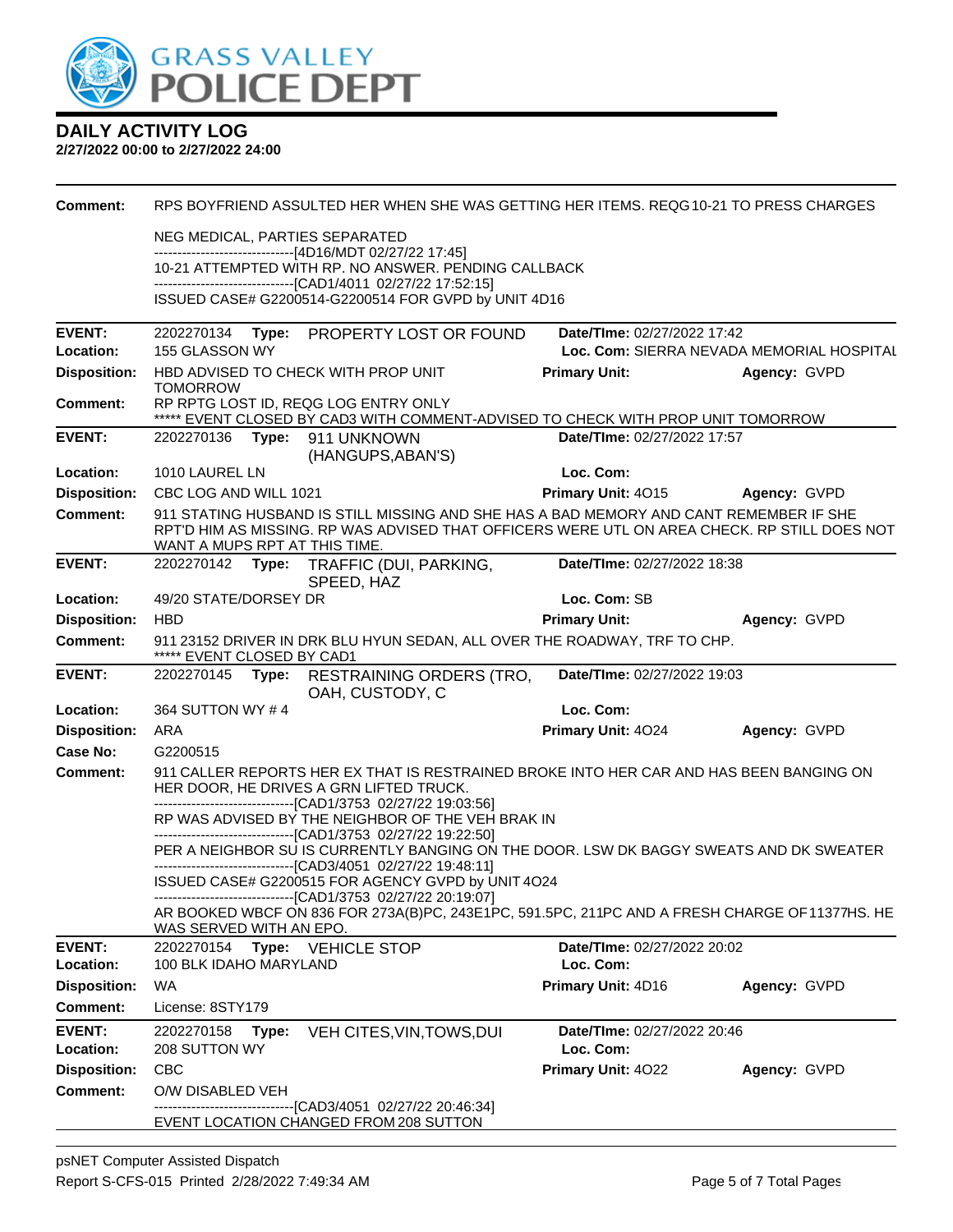

| <b>EVENT:</b><br>Location: | 2202270160<br><b>Type: FOLLOWUP</b><br>543 BUTLER ST                                                                                                                                                                                       | Date/TIme: 02/27/2022 20:57<br>Loc. Com:                   |              |  |
|----------------------------|--------------------------------------------------------------------------------------------------------------------------------------------------------------------------------------------------------------------------------------------|------------------------------------------------------------|--------------|--|
| <b>Disposition:</b>        | CBC                                                                                                                                                                                                                                        | <b>Primary Unit: 409</b>                                   | Agency: GVPD |  |
| <b>Comment:</b>            | --------------------------------[CAD3/4051 02/27/22 20:58:28]                                                                                                                                                                              |                                                            |              |  |
| <b>EVENT:</b>              | EVENT LOCATION CHANGED FROM 543 BUTLER ST<br>2202270163 Type: 911 UNKNOWN                                                                                                                                                                  | Date/TIme: 02/27/2022 21:08                                |              |  |
|                            | (HANGUPS, ABAN'S)                                                                                                                                                                                                                          |                                                            |              |  |
| Location:                  | <b>136 WINCHESTER ST</b>                                                                                                                                                                                                                   | Loc. Com:                                                  |              |  |
| <b>Disposition:</b>        | <b>HBD</b>                                                                                                                                                                                                                                 | <b>Primary Unit:</b>                                       | Agency: GVPD |  |
| Comment:                   | 911 OPEN LINE                                                                                                                                                                                                                              |                                                            |              |  |
|                            | -------------------------------[CAD1/3753 02/27/22 21:08:57]<br>EVENT LOCATION CHANGED FROM LAT:39.21920100 LONG: -121.052352 GRASS VALLEY<br>--------------------------------[CAD1/3753 02/27/22 21:09:23]<br>ADDITIONAL CALL, ACCIDENTAL |                                                            |              |  |
|                            | ***** EVENT CLOSED BY CAD1                                                                                                                                                                                                                 |                                                            |              |  |
| <b>EVENT:</b>              | 2202270165 Type: 911 UNKNOWN                                                                                                                                                                                                               | Date/TIme: 02/27/2022 21:16                                |              |  |
| Location:                  | (HANGUPS, ABAN'S)<br>LAT: 39.21920100 LONG: -121.052352                                                                                                                                                                                    | Loc. Com:                                                  |              |  |
| <b>Disposition:</b>        | <b>HBD</b>                                                                                                                                                                                                                                 | <b>Primary Unit:</b>                                       | Agency: GVPD |  |
| Comment:                   | 911 ABANDON                                                                                                                                                                                                                                |                                                            |              |  |
|                            | -------------------------------[CAD1/3753_02/27/22_21:17:25]                                                                                                                                                                               |                                                            |              |  |
|                            | <b>NEG HISTORY WITH NUMBER</b><br>------------------------------[CAD1/3753 02/27/22 21:17:44]                                                                                                                                              |                                                            |              |  |
|                            | NEG ANS ON CALL BACK<br>***** EVENT CLOSED BY CAD3                                                                                                                                                                                         |                                                            |              |  |
| <b>EVENT:</b>              | 2202270172 Type: 911 UNKNOWN<br>(HANGUPS, ABAN'S)                                                                                                                                                                                          | Date/TIme: 02/27/2022 22:19                                |              |  |
| Location:                  | 327 RACE ST                                                                                                                                                                                                                                | Loc. Com:                                                  |              |  |
| <b>Disposition:</b>        | ARA                                                                                                                                                                                                                                        | Primary Unit: 4022                                         | Agency: GVPD |  |
| Case No:                   | G2200516                                                                                                                                                                                                                                   |                                                            |              |  |
| <b>Comment:</b>            | CHP TRANSFER/911 CALL FROM FEMALE THAT GAVE ADDRESS AND NOTHING ELSE. OPEN LINE WITH<br>TELEVISION HEARD.                                                                                                                                  |                                                            |              |  |
|                            | -------------------------------[CAD1/3753_02/27/22_22:23:24]<br>FEMALE HEARD CLEARING HER THROAT, NEG ANS TO DISPATCH<br>---------------------------------[CAD1/3753_02/27/22_22:24:28]                                                    |                                                            |              |  |
|                            | FEMALE FINALLY SAID SHE WAS ATTACKED BY HER BOYFRIEND AND SHE IS LOCKED IN THE BATHROOM.<br>-------------------------------[CAD1/3753 02/27/22 22:24:52]                                                                                   |                                                            |              |  |
|                            | NEG AMB NEEDED.<br>--------------------------------[CAD1/3753 02/27/22 22:25:03]                                                                                                                                                           |                                                            |              |  |
|                            | RP NO LONGER RESPONDING.<br>-------------------------------[CAD1/3753 02/27/22 22:47:10]                                                                                                                                                   |                                                            |              |  |
|                            | 10-39 CALFIRE                                                                                                                                                                                                                              |                                                            |              |  |
|                            | -----------[CAD3/4051_02/27/22 22:57:46]<br>ISSUED CASE# G2200516 FOR AGENCY GVPD by UNIT 4O22                                                                                                                                             |                                                            |              |  |
| <b>EVENT:</b>              | 2202270179<br>Type:<br>ALARMS (SILENT, AUDIBLE,<br><b>COMMERCIAL, RES</b>                                                                                                                                                                  | Date/TIme: 02/27/2022 23:11                                |              |  |
| Location:                  | 148 HUGHES RD                                                                                                                                                                                                                              | Loc. Com: QUIK STOP                                        |              |  |
| <b>Disposition:</b>        | FA                                                                                                                                                                                                                                         | Primary Unit: 404                                          | Agency: GVPD |  |
| Comment:                   | FRONT DOOR, AUD, NEG RESP                                                                                                                                                                                                                  |                                                            |              |  |
| <b>EVENT:</b>              | 2202270182<br>Type:<br>ALARMS (SILENT, AUDIBLE,<br><b>COMMERCIAL, RES</b>                                                                                                                                                                  | Date/TIme: 02/27/2022 23:47                                |              |  |
| Location:                  | 225 S AUBURN ST                                                                                                                                                                                                                            | Loc. Com: HENNESSY SCHOOL / GRASS VALLEY<br><b>CHARTER</b> |              |  |